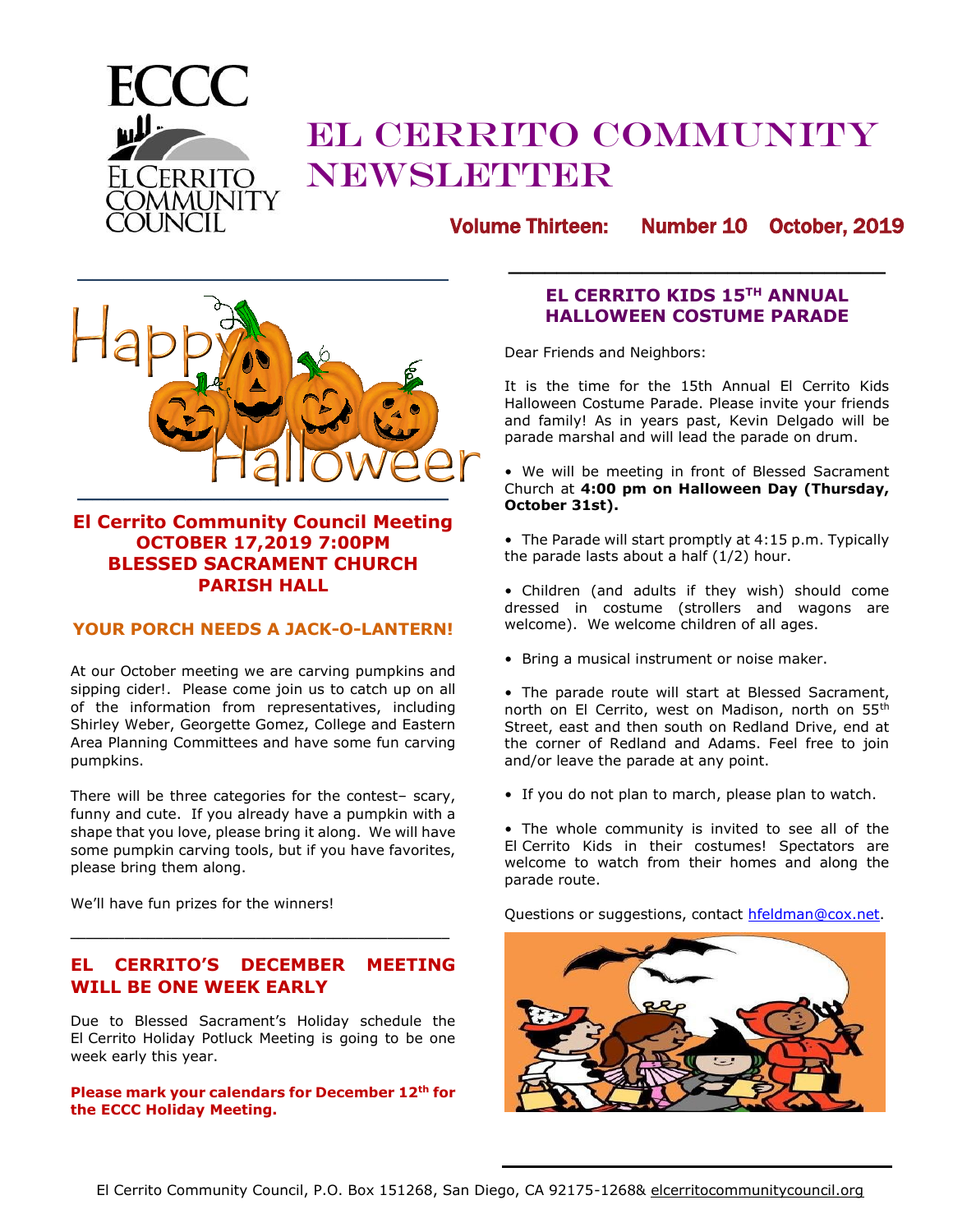

#### **FLAG RETIREMENT BOXES AT A LIBRARY NEAR YOU**

Boxes to dispose of United States Flags which need to be retired are at our City and County Library branches.

Flag retirement boxes provide residents with a way to honorably dispose of United States Flags that are old, worn, tattered, frayed, faded or no longer in suitable condition to be displayed.

The County Board of Supervisors has created a regional flag retirement program which has placed flag retirement boxes in eleven cities in San Diego County.

The National Association of Counties has a flag etiquette program including flag retirement boxes.

This is a fairly new program in the City of San Diego, but the City of Carlsbad has had flag retirement boxes at its libraries since 2013 and has collected more than 1,200 flags.

The regional flag retirement program is funded by Supervisor Greg Cox's donation for boxes and covers the seven city library systems and also the San Diego Law Library and will allow for the purchase of 100 flag retirement boxes.

Flag retirement box maintenance and flag retrieval are provided by the San Diego-Imperial Council of the Boy Scouts of America. The actual flag retirement activities are perfromd by the American Legion and the Us4Warriors Foundation.

#### **SAVE THE DATE FOR THE FOLLOWING EVENTS**



#### **PROGRAMS ARE TENTATIVE AND SUBJECT TO CHANGE.**

**October 19 Saturday – El Cerrito Beautification Cleanup** - Meet at 8:30 am at 58th & Trojan.

**Nov 21 -** El Cerrito Community Meeting

**Dec 12 -** El Cerrito Community Meeting – Holiday **Potluck** 

#### **MAKING A BIG DIFFERENCE IN EL CERRITO THE BEAUTIFICATION COMMITTEE**

The El Cerrito Beautification Committee is doing a great job cleaning up the community. One really feels the difference when passing areas they have cleaned up, which include 54<sup>th</sup> Street, El Cajon Blvd to Adams, College Ave, Adelaide to View Place. A million thanks to all who have participated in this group. Everyone in El Cerrito really should join in, our neighborhood is worth it. This can be a great adventure an eye-opening experience for the entire family.

The goal is to meet once a month for an hour & a half to two hours to clean up litter and overgrown weeds in areas. This is a fun way to meet neighbors and do something great for your community.

Our next work party is Saturday, October 19th, 8:30 a.m. Clean-up days are the Saturday after the community meeting. The group meets at the corner of 58th and Trojan Ave and work for no more than two hours.

Join the crew after the clean-up at Scrimsaw Coffee at 5542 El Cajon Blvd for a bite to eat and get a 10% discount.

If you'd like more information or would like to join in please call Lorna Zukas at 619-538-9689. If you can't make it this month but want to join in the future or if you have areas that you feel need clean-up, please email [elcerritocommunitycouncil@gmail.com.](mailto:elcerritocommunitycouncil@gmail.com)



#### **OCTOBER IN SAN DIEGO IS FOR KIDS**

**[San Diego Zoo](https://www.sandiego.com/san-diego-zoo):** The San Diego Zoo and the Safari Park offers free admission to children during the entire month of October. Up to 10 kids, under age 11, will be admitted FREE with the purchase of 1 or 2-Day Adult General Admission ticket. Activities at the Park include sessions featuring giraffe feeding, close encounters with the meerkats and maned wolves and elephant training.

**Balboa Park Museums**: Fourteen museums in Balboa Park offer free admission to children under 12 years old all October long.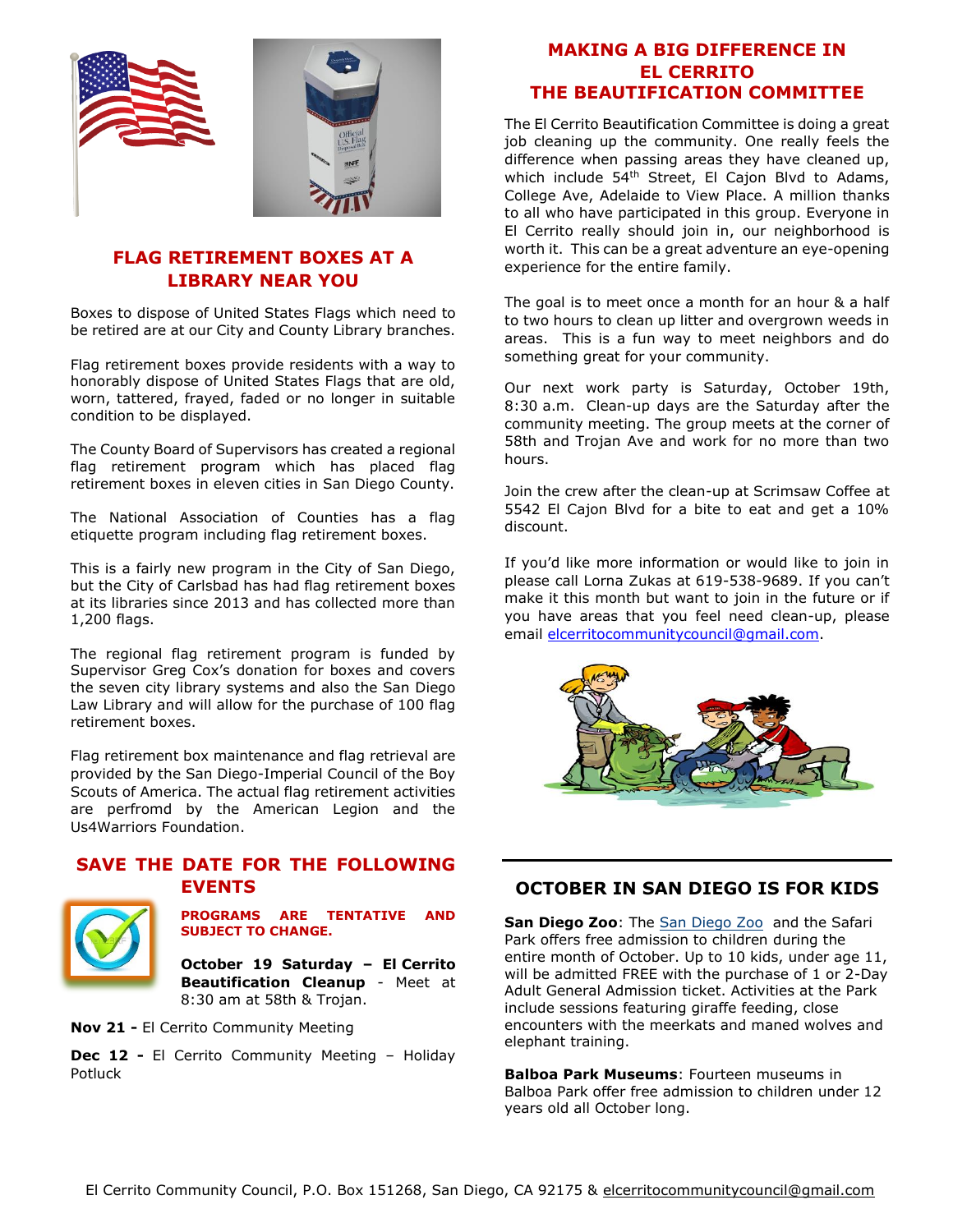#### **CHOLLAS TRIANGLE HOMELESS STORAGE FACILITY UPDATE**

#### **MEMORANDUM FROM THE MAYOR**

Following are excerpts from a Memorandum to City Council President and our District 9 City Councilmember, Georgette Gomez. on the storage facility at the Chollas Triangle site. This includes an extensive list of commitments and \$400,000 funding for the park.

"This facility is essential for homeless individuals and families to have a secure place to store their belongings while they seek employment, take classes, meet with medical professionals, or attend to other needs. It affords peace of mind that their limited possessions are safeguarded from theft, loss, and damage.

I have allocated \$400,000 for the Chollas Triangle Park General Development Plan, which is a priority project for the community and stakeholders in Chollas Triangle. This allocation was approved by the Budget & Government Efficiency Committee on September 11 and will be heard by the City Council in October.

#### **Storage Facility Community Commitments**

The City of San Diego is committed to addressing community feedback as it moves forward with opening the planned citywide transitional storage center on 54th Street and Lea Street.

Ensuring neighborhood safety and security is a priority. Our commitments include:

1. Outreach:

a. Prioritizing initial outreach efforts in a way that serves the homeless individuals in the surrounding community.

b. Conducting outreach aid to individuals experiencing homelessness in parks on Chollas Lake, Rolando Park, Colina Del Sol, and Charles Lewis Park, including the adjacent Auburn Creek and North Chollas Parks

2. Cleanliness and Character:

a. Transportation and Stormwater Department will help control the cleanliness and character of the community by:

i. Addressing weed abatement along:

- 1. Chollas Parkway
- 2. Streamview Drive
- 3. 54th Street

4. University Ave. from Aragon Street to College Ave. ii. Providing annual pruning of greenery along hillsides near 54th Street and University Ave. to improve lineof-sight and deter recurring encampments.

iii. Considering options for additional street lighting further east along Lea Street, extending the existing overhead light by approximately 100 to 150 feet.

iv. Coordinating the design process of Streamview Drive Phase 2 1 for which the City has provided funding.

v. Adding additional traffic speed signage off Chollas Parkway.

b. The Environmental Services Department will help control the cleanliness and character of the community by:

i. Addressing instances of trash and abandoned items through means such as daily trash cleanup along both sides of Lea Street and streets bounding the Chollas Triangle.

ii. Assisting Priority Service Area residents in cleanup of curbside bulky items pick-up on a scheduled basis in collaboration with the Environmental Services Department, as needed.

iii. Regulating and maintaining the canyons and creeks in surrounding area as resources allow.

3. Public Safety and Client Security

a. The Neighborhood Policing Division of the San Diego Police Department will lead the effort to provide a level of police presence to enforce, discourage, and reduce nuisance behavior and criminal activity in the vicinity of the temporary facility, providing regular enforcement of vehicle habitation and overnight parking laws.

b. Adding security cameras around the Storage Facility Honorable Council. **\_\_\_\_\_\_\_\_\_\_\_\_\_\_\_\_\_\_\_\_\_\_\_\_\_\_\_\_\_\_\_\_\_\_\_\_\_\_**

#### **IT IS FIRE SEASON BE READY TO GO**

#### **EMERGENCY PLANNING**

No one knows when or where the next major wildfire will occur in our region. But it is a question of when - not if -- it will happen.

That's why San Diego Fire-Rescue has partnered with the International Association of Fire Chiefs to create the Ready, Set, Go! Wildland Fire Action Guide.

We hope you will read the guide, and follow its advice.

[Ready, Set, Go! English version](https://www.sandiego.gov/sites/default/files/rsg-english.pdf) [https://www.sandiego.gov/sites/default/files/rsg](https://www.sandiego.gov/sites/default/files/rsg-english.pdf)[english.pdf](https://www.sandiego.gov/sites/default/files/rsg-english.pdf)

[Ready, Set, Go! Spanish version](https://www.sandiego.gov/sites/default/files/rsg-spanish.pdf) [https://www.sandiego.gov/sites/default/files/rsg](https://www.sandiego.gov/sites/default/files/rsg-spanish.pdf)[spanish.pdf](https://www.sandiego.gov/sites/default/files/rsg-spanish.pdf)

**Ready --** Take personal responsibility and prepare long before the threat of a wildland fire, so your home is ready in case of a fire. Create defensible space by clearing brush away from your home. Use fire-resistant landscaping and harden your home with fire-safe construction measures. Assemble emergency supplies and belongings in a safe place. Plan escape routes and make sure all those residing within the home know the plan of action.

**Set --** Pack your emergency items. Stay aware of the latest news and information on the fire from local media, your local fire department and public safety.

**Go -**- Follow your personal wildland fire action plan. Doing so will not only support your safety, but will allow firefighters to best maneuver resources to combat the fire.

El Cerrito Community Council, P.O. Box 151268, San Diego, CA 92175 & elcerritocommunitycouncil@gmail.com